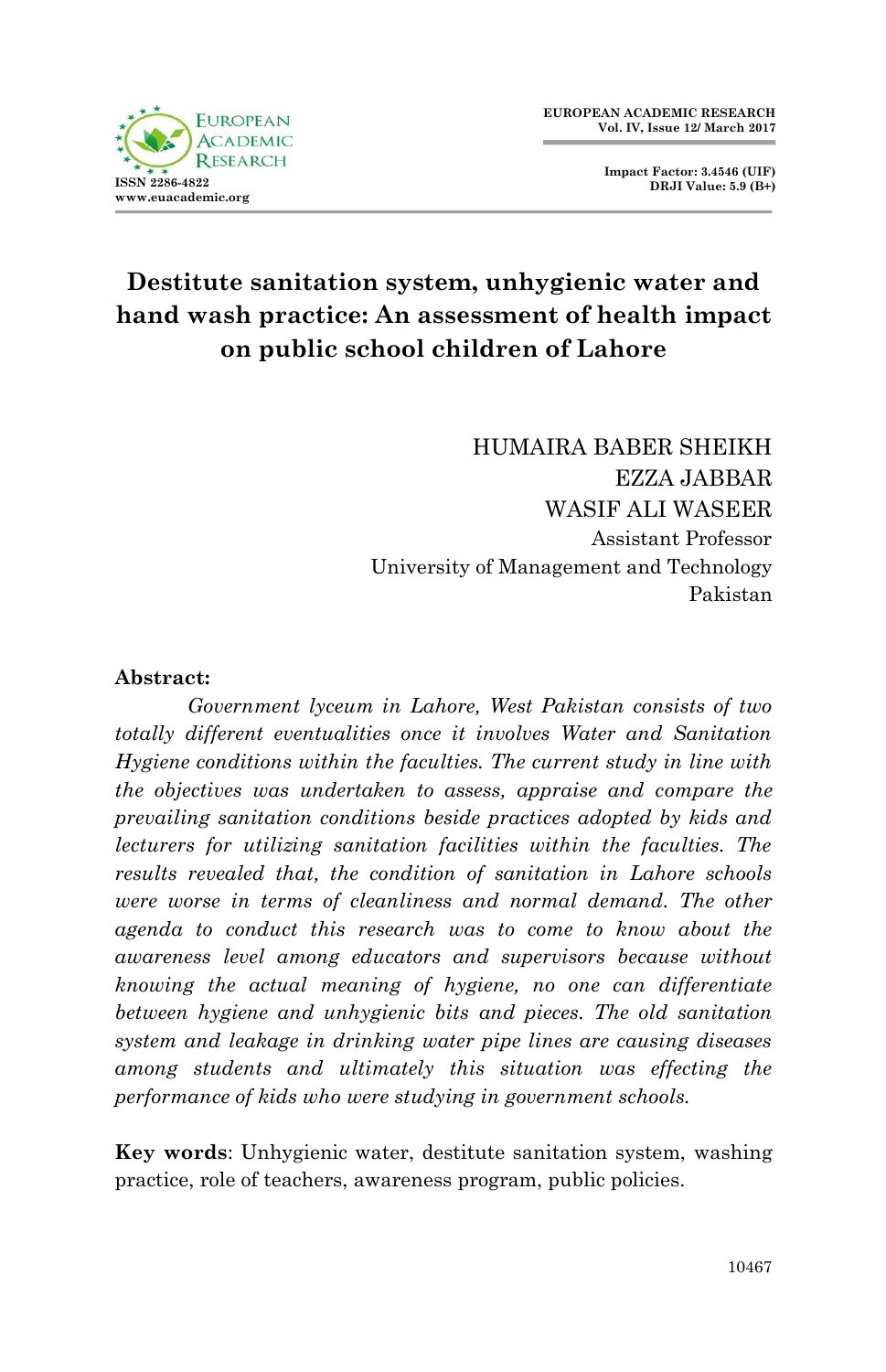### **INTRODUCTION**

One of the essential variables to bring about genuine wellbeing effects is absence of access to scour water and poor sanitation (Murray and Lopez, 2010). Entirely unexpected pathogens will affect the body in numerous different ways that in like manner those for dispensing water borne maladies like irresistible ailment, looseness of the bowels, shigelloses and so on (Enger et al. 2013). Escherichia coli irresistible specialist is one in all the premier normal toxins in refreshment to go about as pathogens. Risky cleanliness rehearses close by debased water and sustenance is one in all the most reasons for child mortality (Katukiza et al. 2012). Individuals, people group even nations will have major monetary and social effect activated by absence of access to drink and essential Water and Sanitation Cleanliness offices. Relate in nursing case from 2007 found from states cited wherever the nation lost pretty much about six. Joined Conditions of America Billion as a consequence of poor sanitation hones (Napitupulu and Hutton, 2011).

It has been measurable that one point seven million youths confront demise every year in light of hazardous water, poor clean and cleanliness conditions. Detachment of the insides is that the essential clarification for death in nine out ten youths while 33% out of 1.7 million passings happen in South East Asia having high child death rates (Suk et al. 2012). Hence, arrangement of right Water and Sanitation Cleanliness offices guarantees change of prosperity particularly with reference to assurance of body from shifted customary vectors among juvenile adolescents.

# **PROBLEM STATEMENT**

Geologically West Pakistan is found inside the south jape a piece of Asia and is confronting bunches of downside as far as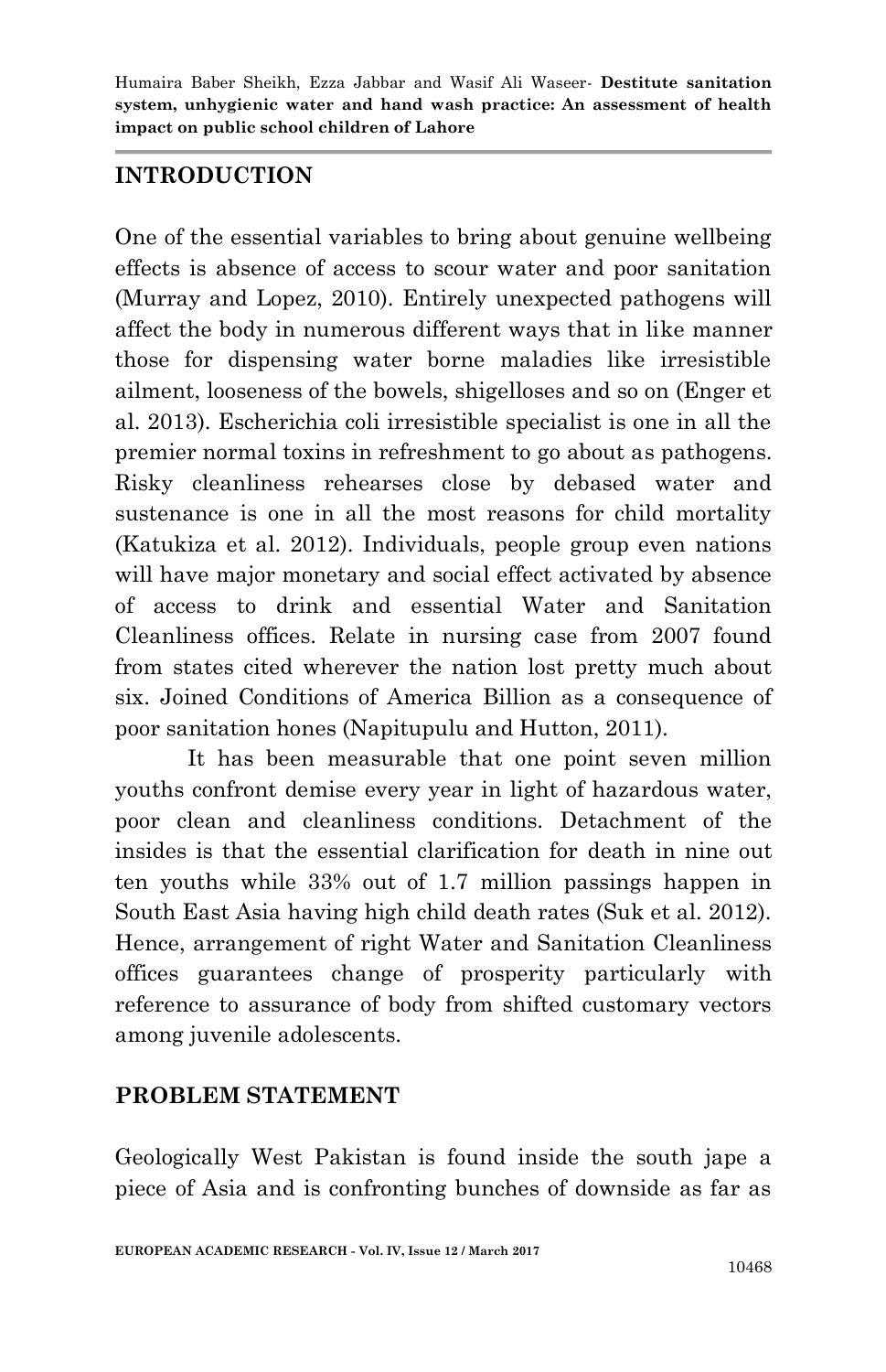water and sanitation cleanliness rehearses. In venture with the measurements of 2006, fifty eight of the full populace has Partner in nursing access to right sanitation offices out of that four-hundredth of the populace lives in provincial and seventieth in urban zones (UNICEF, 2008). With reference to drink exclusively sixty fifth of the aggregate populace has Partner in nursing access to enhanced supply of spare drink (Jabeen et al. 2011).

Wellbeing remaining of children in Asian nation remains deficiently low when contrasted with option low monetary profit nations essentially as an aftereffect of low level of procurement and poor sanitation offices (Butt, 2014). On the other hand soseventy, 000 adolescents underneath the age of five pass on yearly owing to detachment of the insides that is regularly identified with poor water or sanitation and cleanliness rehearses (Butt, 2010).

Training assumes a fundamental part in childhood of youths though it might be utilized as an apparatus for making mindfulness concerning savvy sanitation rehearses (MO et al. 2013). The optional level of training in Asian country isn't up to check on the grounds that the general share of ladylike enlisted in auxiliary universities is eighteen though the guys zone unit twenty third (UNICEF, 2008). Keeping aside the subject of access to more secure sanitation offices, hones connected with cleanliness and sanitation range unit extraordinarily affected by understudy's conduct since they may not recall what's and isn't destructive for them (Vivas et al. 2010). Steady with one among of the reports of Joined Countries organization if a lady misses her school four days in at regular intervals she will lose ten to twenty of her school days (Oster and Thornton, 2010). Remembering the higher than insights related situation it might be accepted that the adolescents acquiring debilitated affect their general execution in schools in this way a top to bottom investigation will be administrated for legislative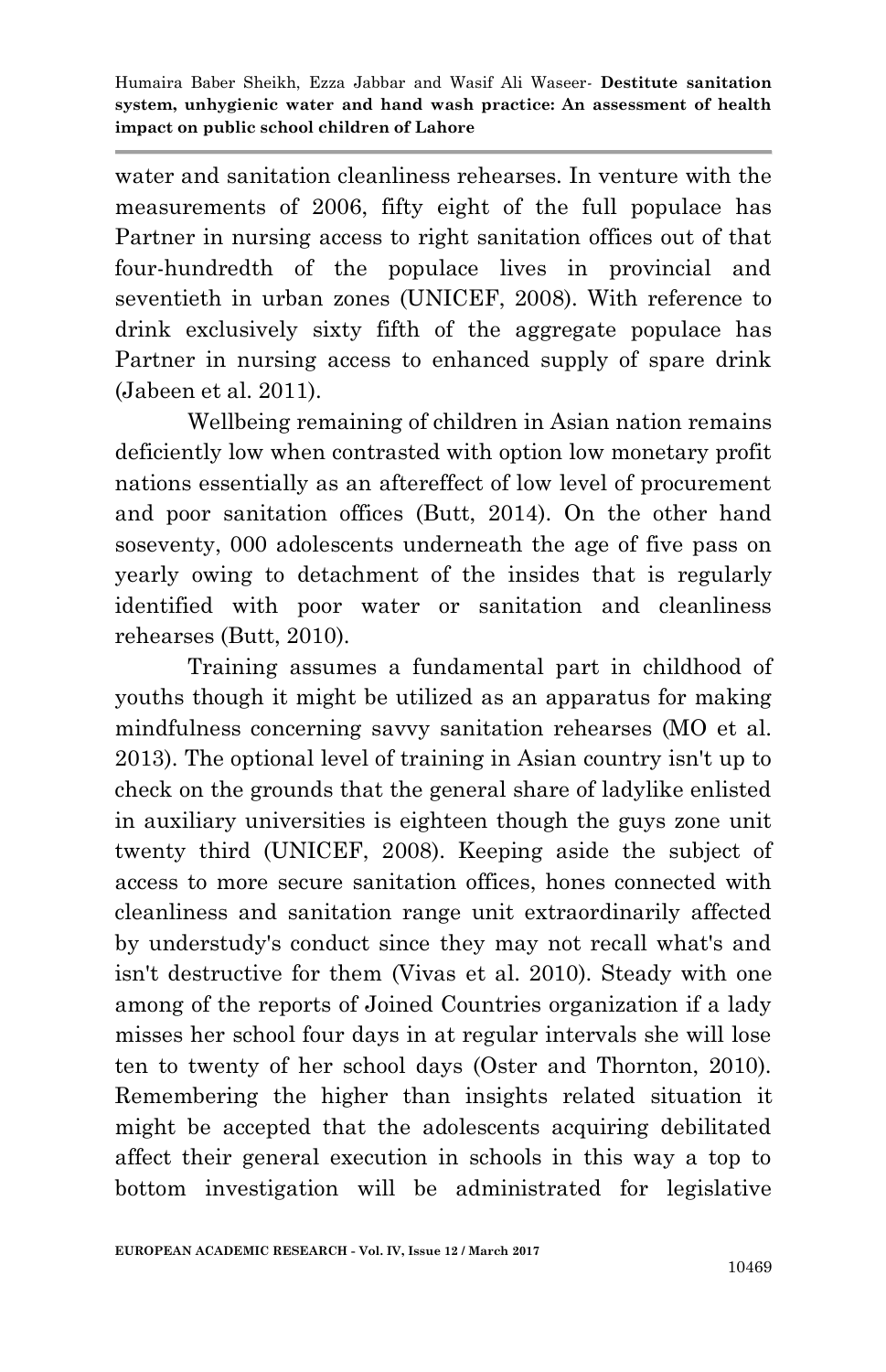universities of Asian country and surveying however water and sanitation cleanliness schools range unit higher with the ensuing explanation: Assessing Water and Sanitation Cleanliness gravely exasperating youths execution in city Lahore, Pakistan.

# **RESEARCH OBJECTIVES**

1. To comprehend and investigate through writing survey the available learning/data concerning sanitation, sanitation conditions in scholastic organizations, and effect of unfortunate sanitation and surroundings on general scholastic execution and soundness of researchers.

2. To recognize the holes inside the current sanitations framework in Government auxiliary resources.

3. To match and highlight the effect of gave sanitation offices on understudy's execution, their condition and regardless of whether they square measure extra to satisfy the need of researchers.

4. To survey the degree of attention to scholastics and understudies concerning the dangers and impacts they confront due to poor Water and Sanitation Cleanliness conditions.

# **RESEARCH QUESTION**

How poor sanitation unhygienic water and hand wash practice in public school effect the health and performance of students?

# **LITERATURE REVIEW**

There 3 primary significant reasons for natural harms that epitomize contamination delivering affliction and untimely mortality, decreased creation in farming and diarrheal infections brought about by disgraceful sanitation, cleanliness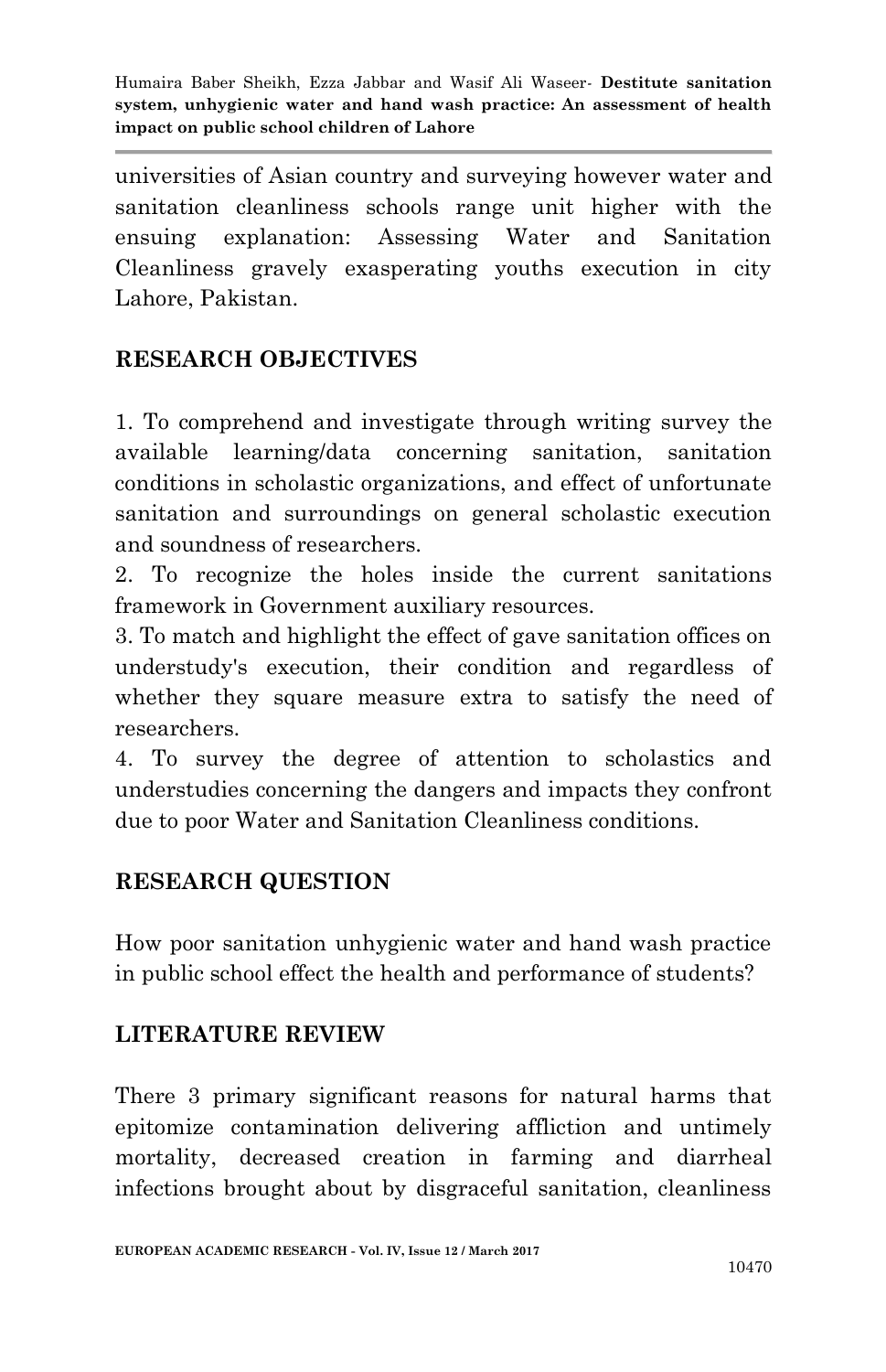and office iatrogenic by means of key components like absence of ecological mindfulness and training (Farooqi and Fatimah, 2010). As indicated by UN organization sanitation is named a thought of provisioning offices and administrations for safe transfer of human waste item, support of right cleanly conditions by property variety of strong waste and treatment of waste water (WHO and UNICEF, 2014) while in another definitions the term sanitation conjointly intended to affirm general wellbeing by keeping the transmission of ailments by means of despicable utilization of washroom and open range pooping (Nadkarni, 2004). "Enhanced Sanitation" or "Enhanced Sanitation offices" alludes to those sensibly offices wherever the understudies don't are accessible direct contact with human waste item and are kept up in an exceedingly a considerable measure of cleanly conditions (UNICEF, 2006). Enhanced sanitation offices incorporates Flush or pour to funneled sewer framework/septic tank/pit larine, breezy pit open accommodation, pit washroom comfort station open accommodation, comfort open latrine, restroom can office, wash stay with a square or a fertilizing the soil can (WHO, 2006).

Water and Sanitation has been given a lot of significance and is seen together of the essential piece of Thousand years Advancement Objectives (MDGs) received by universal association in 2000 (Kvarnström et al., 2011). Their point is to abatement a large portion of the extent of people WHO doesn't have entry to safe drinkable and essential sanitation offices by 2015 (WHO, 2006). WASH is a shortening utilized for Water and Sanitation Cleanliness created by office and sanitation agreeable gathering. This term was campaigned for MDGs focusing on sanitation issues in order to create bolster crusades at a world level. Their vision clarifies that right sanitation, safe water and satisfactory cleanliness training will decrease maladies dispensing an influence on financial condition diminishment likewise as financial advancement. In venture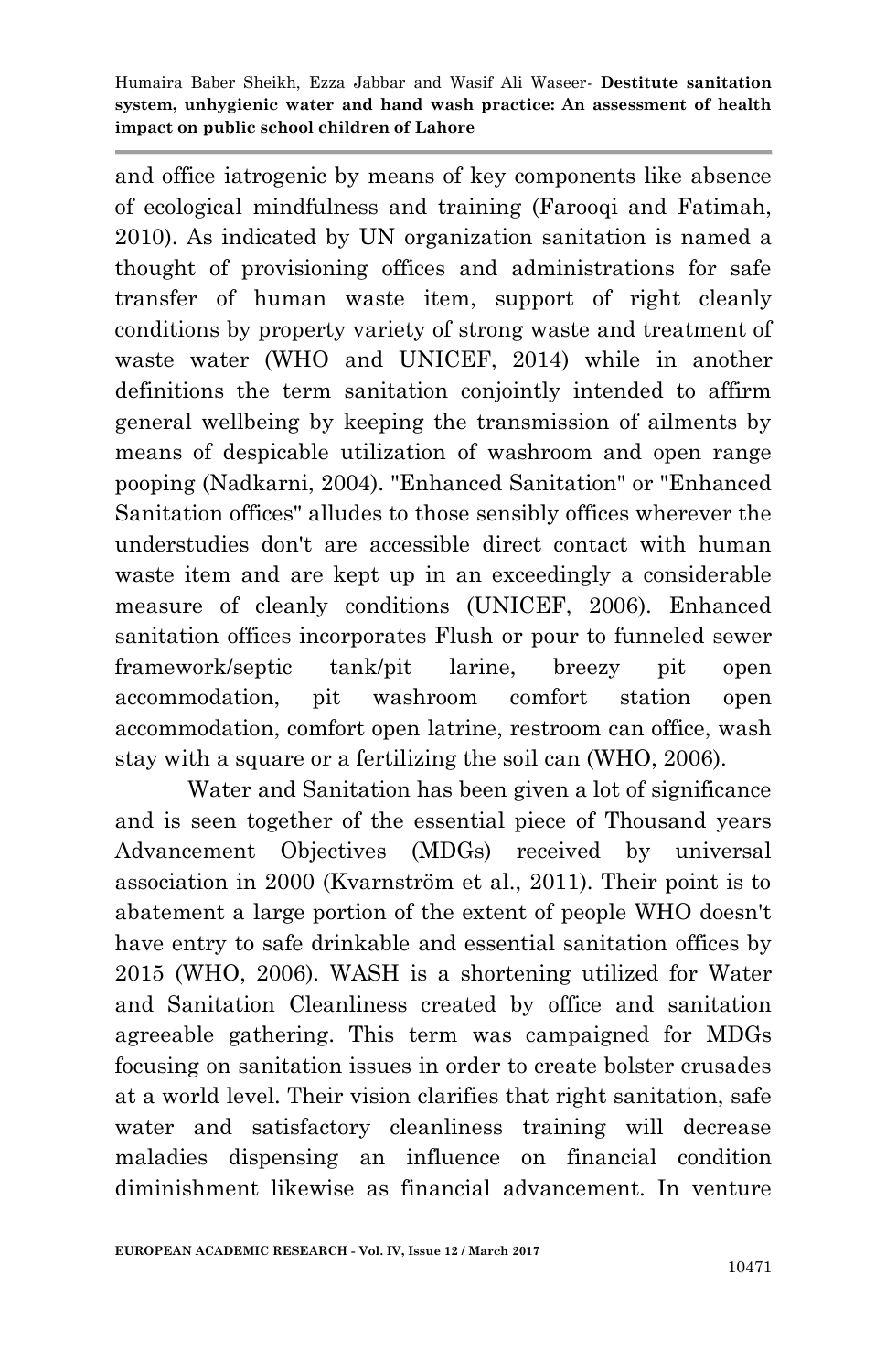with their key orchestrate of 2012 to 2016 their endeavors range unit committed to upgrade the sanitation conditions dominantly of Asia and Africa (Butt, 2014). Sanitation is considered to be a crucial a piece of MDGs and among others it's most commonly associated with 2 targets i.e. to market sexual orientation equity and engage young ladies (MDG 3) (Willetts et al., 2010) and ensure ecological property (MDG 7) (Calow and Tucker, 2013). In any case, writing likewise can be discovered concerning elective MDGs like accomplishing general essential training (MDG 2) and cut back child mortality (MDG 4) as children getting experiencing water associated illness filter esteem straightforwardly in being missing from school comparably as uncalled for sanitation and low quality of water is that the immediate clarification for eighty fifth of child demise in light of un-blocked up sicknesses around the world (Willetts et al., 2010). Nations are making progress in accomplishing these objectives in any case; there are still genuine incongruities among a few like Asian countries since MDGs commonplace report of geographic area, Asian country determined that partner degree gauge of fifty five % of populace living inside the territory debilitated its utilization inside the restroom offices (Zaidi et al., 2014). With regards to the Assembled Countries office evaluation twenty eighth (approximately every 2 million) of the youths are regularly kept from death every year giving WASH itself-tended to appropriately (Micah, 2011).

Most crucial WASH associated maladies are regularly indication, inadequacy ailment, gooey contaminations, eye illness and bilharzias (Prüss et al. 2014) and so on. Incurring passing's of twenty-two adolescents for every day wherever ninety eight of them are in creating nations (Micah, 2011). Asian country financial study of 2011-2012 appraisals determine that thirty eighth of children beneath the age of 5 are under-weight though 12-tone framework are extremely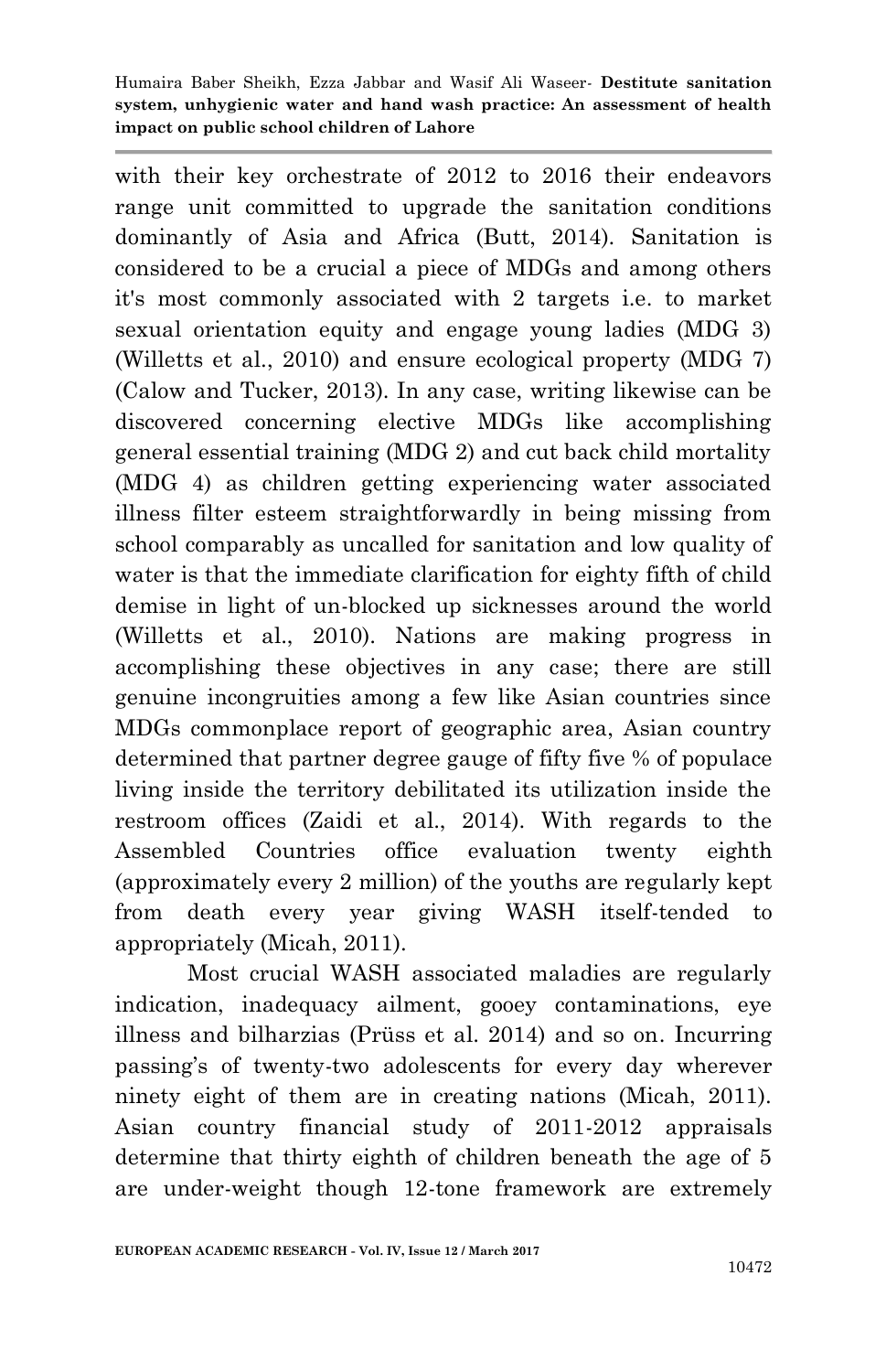under-weight (Afzal and Yusuf, 2013).The nation is missing behind in accomplishing MDGs connected with wellbeing yet regarding training, change has been made. youths symbolizes a helpless a part of the general public and tragically Pakistan is considered as having the absolute best casualty rate for children and young ladies in South Asia (Afzal and Yusuf, 2013). To accomplish the MDGs it's been measurable that the {infant mortality baby demise rate, newborn child casualty passing rate, demise rate bleakness mortality, death rate casualty rate} rate should decrease to with respect to forty passing's for each a thousand live births while for under-five the death rate should be not but rather fifty two passing's for each thousand births however up to this point the pace of change isn't attractive inferable from absence of assets and expanding populace (Butt, 2014). Nations, sort of like Asian country in financial advancement have made bigger advance in child casualty rate like Bangladesh and Asian nation (Afzal and Yusuf, 2013).

# **METHODOLOGY**

The examination procedure is a logical and efficient approach to comprehend the issue. It is a sort of science that guides us how research ought to be finished. A procedure through any scientist go and show their work as portraying, clarifying, anticipating and seeing any marvel or issue, this all procedure is called inquire about approach (Waldman et al., 2006).

#### **DATA ANALYSIS**

For this study, qualitative data analysis was used by the researcher. Qualitative data allowed the researcher to analysis and critically evaluate the respondent's views and reviews.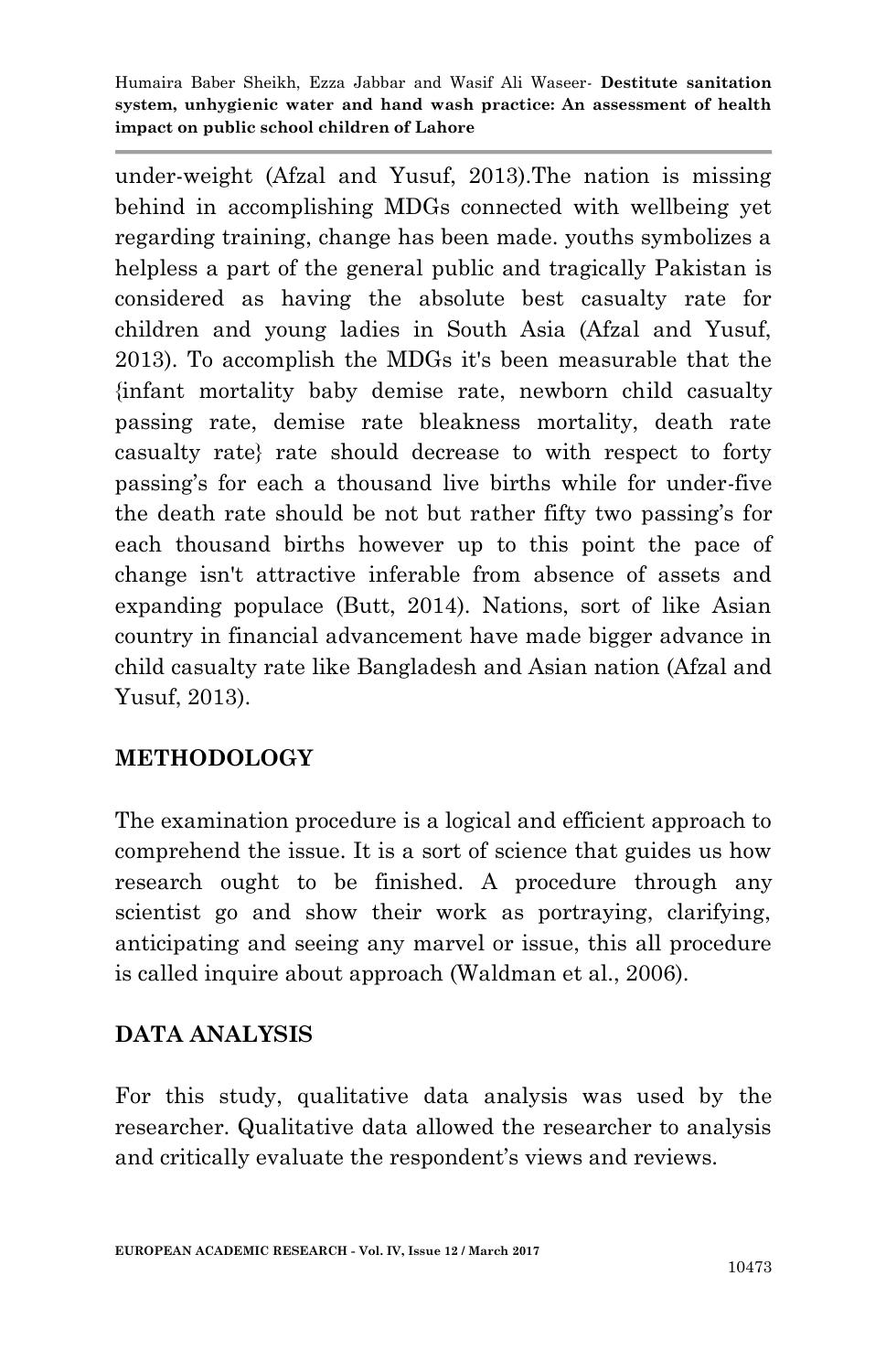## **Population**

For the research, children of Fateh Garh public School were selected. 5 students were selected from those students, who swirly ill by poor water and sanitation system of the school.

### **Sampling technique**

Purposive sampling technique was used for the selection of students for in-depth interviews.

## **DISCUSSION**

Poor Water and Sanitation Cleanliness conditions not exclusively effectsly affect the newborn children however even seriously affect the wellbeing, general gathering activity and data picking up limits of school going children (UNICEF, 2006). Comparative is that the case in West Pakistan wherever however the nation is not off kilter of accomplishing the MDG of ensuring safe water quality and higher sanitation offices regardless it needs to ensure revise recognition instruments for frameworks as of now in situ (Nishter, 2013).

This study intended to get a handle on the effect of poor water and sanitation offices on children discovering in government center resources close by Partner in Nursing over read of the predominant sanitation structure as of now in situ. Bolstered the writing audit and consequences of this study it is secured that current Water and Sanitation Cleanliness conditions considered and later looked at in 2 sorts of optional/center government resources in city, West Pakistan had qualification as far as sanitation offices foundation still as understudies with their cleanly conditions and level of sanitation instruction. The main target was to evaluate the crevices in existing sanitation frameworks inside the universities concentrated on and to match and highlight the effect of these sanitation conditions on children. Examinations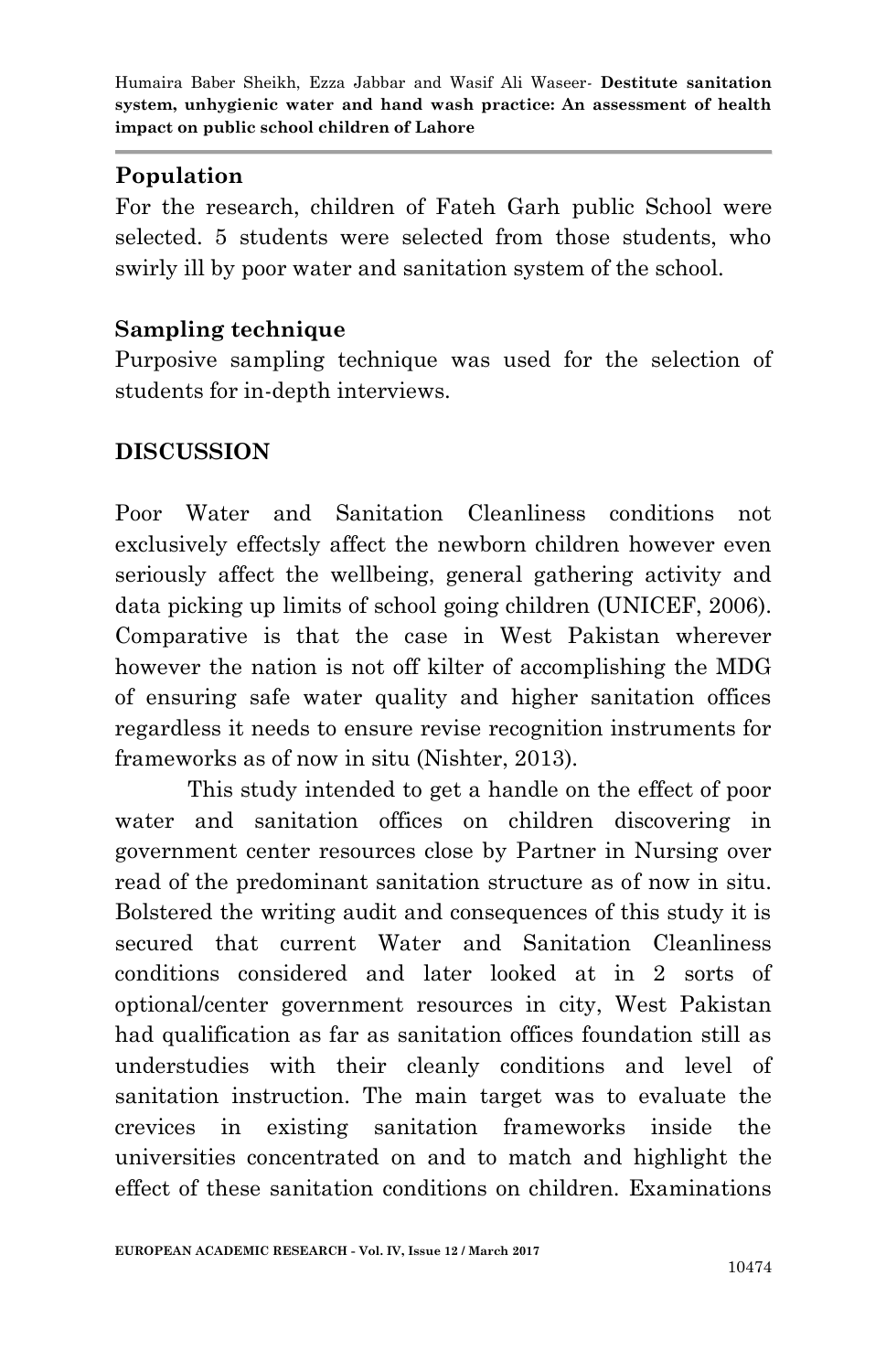were produced to determine if the no. of offices were in understanding to the WHO tips nearby they wanted satisfaction of the researchers (Butt, 2014).

Beside the cleanliness and standard request conditions it had been conjointly learned that the offices as of now in situ, for example, toilets and spots for drinkable weren't kept up in city schools. In a large portion of the schools, janitors were blessing outside the lavatories/toilets though, a large portion of the resources in city, the janitors were either action distinctive obligations or weren't available especially when the break hour. Albeit the greater part of the resources had wash bowls office inside washroom, the resources affect had cleanser which might be expected in light of the fact that the deficiency of take after of hand washing when exploitation latrine among the understudies. Beside the nonappearance of cleanser water accessibility was another downside untrustworthy by understudies wherever the researchers maintained a strategic distance from exploitation the offices as an aftereffect of starting, less no. of lowlands brought about a considerable measure of use of the power prompting to grimy conditions and second nonattendance of water inside the water tanker or no water returning in straightforwardly from the Legislative Water and Sanitation Office pipe lines. The discoveries specified on top of concerning the cleanliness conditions inside the varsity swamps in city will in this way guide understudies can be at a high presentation to sullying as said by another creators also that physical environment will effect kids' wellbeing if conditions inside the toilets/lavatories don't appear to be legitimately looked after (WHO, 2009).

Approach producers, government officials furthermore the range individuals assumes an imperative part in advancing the WASH associated programs in resources (Mooijman et al., 2010). A region of the notice segment was conjointly connected with the arrangement coordinated questions wherever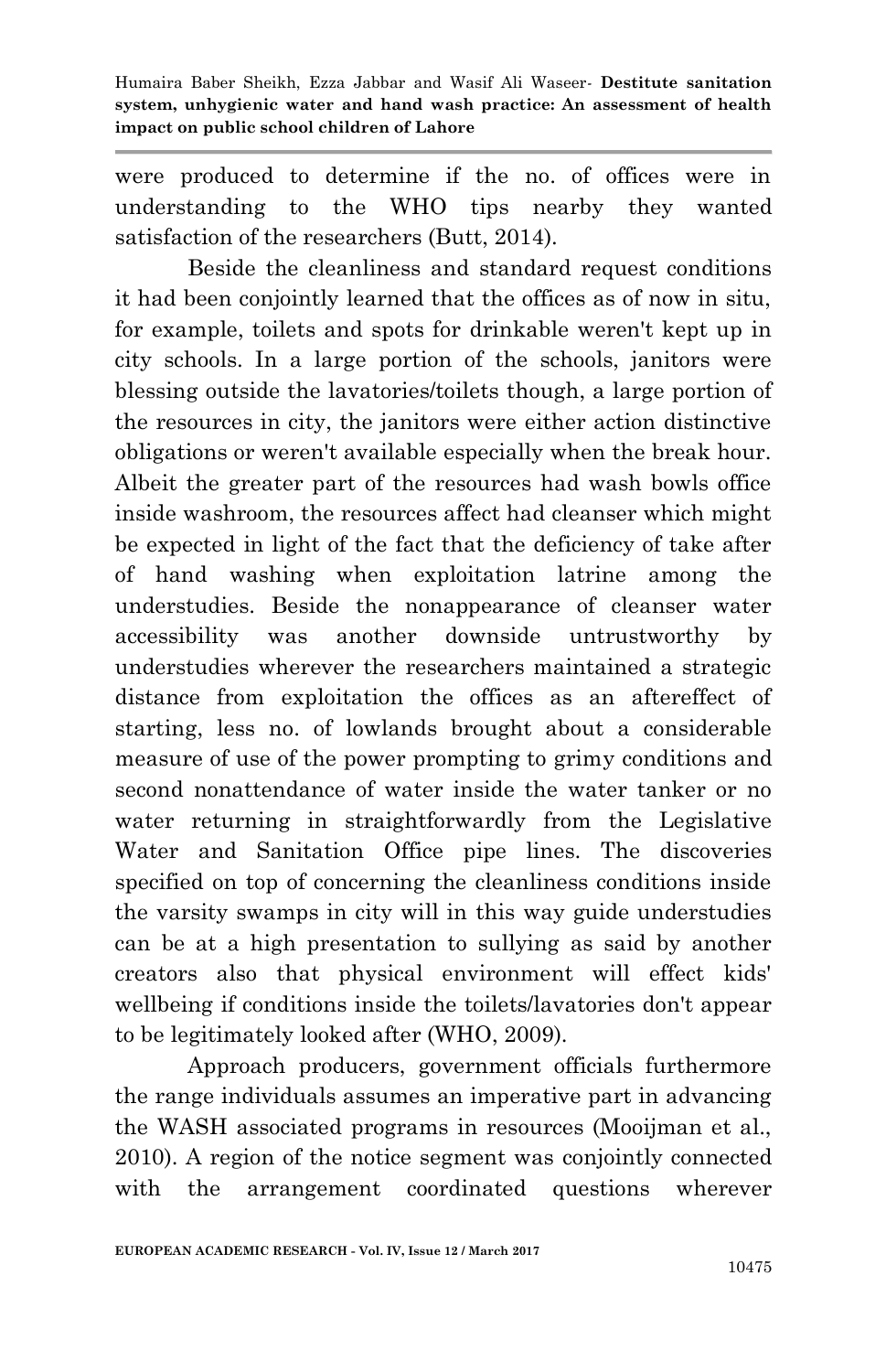scholastics were self-tended to with the inquiries of sanitation strategy of Asian nation, West Pakistan, Asian nation Asian country furthermore the outcomes seems to bring up that the scholastics at every resources didn't capture a ton of in regards to the sanitation approach of Pakistan. After they were selftended to with the subject of perception the scholastics bliss from every school denied that no one ever originated from the administrative association to look at the sanitation framework {in school, class at school} yet the scholastics in school said that they require their own perception system set up with the associations that gives them stores. The workshops and mindfulness occasions summon that resources were generally composed by the association besides and there was no part strives by the govt. itself. All through the circle study some of the scholastics conjointly gave the learning that there are some administrative officers returning to perform perception checkups for dengue fever infection that demonstrates that there are gatherings set up for perception works however none of them is operationalized for sanitation. In spite of the fact that the national sanitation approach will address perception and manufacture officers at area level like TMAs to be chargeable for the general assessments (Bhutta et al., 2013).

#### **CONCLUSION**

Human wellbeing particularly in creating nations confront a key impediment of that an outsized issue is said to dangerous drink and unchanged sanitation structure touching the wellbeing (Ashbolt, 2004). Aside from the study impediments said higher than it's clear from the study led that universities assume an imperative part towards forming a tyke's information regarding Water and Sanitation Cleanliness. In any case, the outcomes demonstrated that the physical surroundings the children square allot finding in furthermore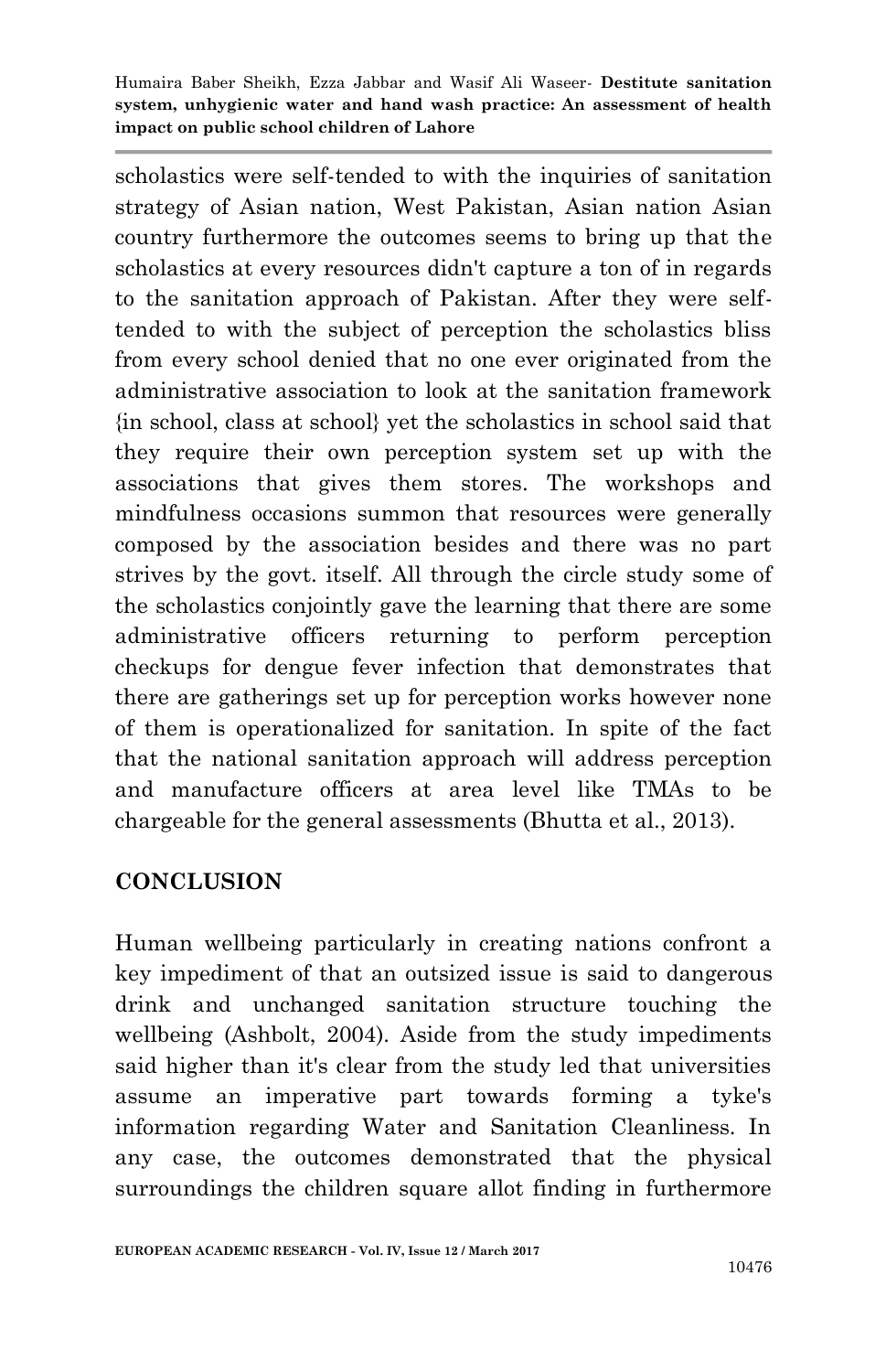matters (Annemarieke Mooijman, 2009) that the leaving situation must be made strides. The drink evaluation found that most of the schools had E. coli in them which may be one among the most explanation behind detachment of the guts touching understudies' execution. Feculent defilement will be brought about by the sanitation conditions inside the govt. Optional schools, urban focus wherever most the bathrooms weren't furnished with right offices like wash bowls or cleanser for hand clothing (Khan et al., 2008). It can't be unnoticed that the govt. schools in city has less spending plan than the nonstate funded schools or schools having worldwide affiliation and owing to this truth the conditions in government schools in West Pakistan is by and large not horrendously impressive however joint effort endeavors are regularly completed associations which can encourage the scholastics and understudies to modify assets and mindfulness occasions. Absence of enthusiasm by the varsity organization or scholastics is particularly on account of the financial boundaries owing to that the sanitation conditions inside the resources aren't kept up that it's crucial to include the local voters or NGOs to help them recognize issues and help with determination them (Samwel and Gabizon 2009). Thus, Gov. Optional school in city instead of committing their endeavors towards expanding the coed ability in schools should moreover examine keeping up and rising the water, sanitation and hand wash hone conditions by presenting School Sanitation and Cleanliness Instruction customized or embracing school diode Add up to Sanitation approaches (Butt, 2014).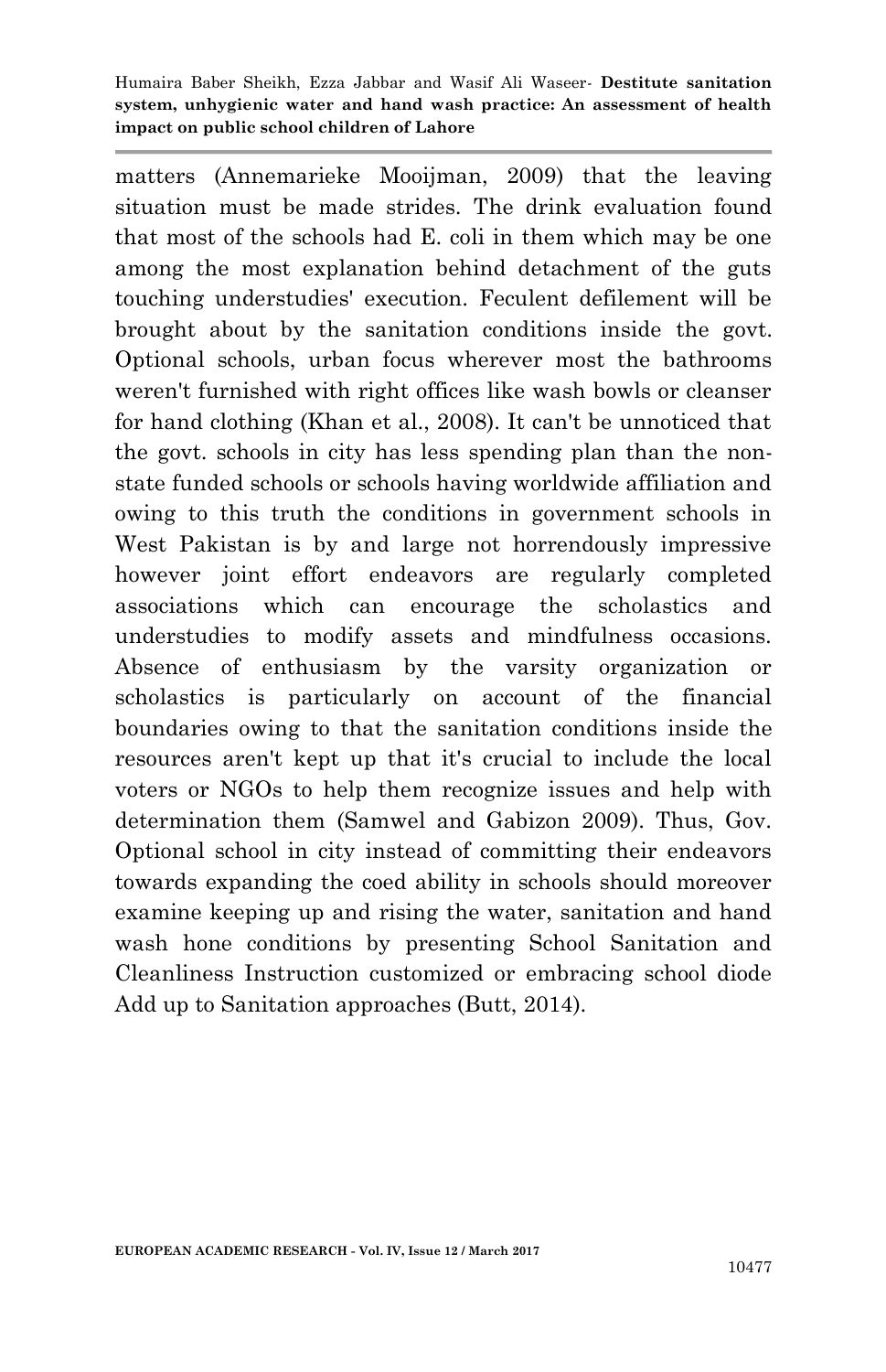#### **REFERENCES**

- 1. Afzal, U., & Yusuf, A. (2013). The state of health in Pakistan: An overview. *The Lahore Journal of Economics*, *18* (special edition), 233.
- 2. Ashbolt, N. J. (2004). Microbial contamination of drinking water and disease outcomes in developing regions. *Toxicology*, *198*(1), 229-238.
- 3. Bhutta, Z. A., Hafeez, A., Rizvi, A., Ali, N., Khan, A., Ahmad, F., ... & Jafarey, S. N. (2013). Reproductive, maternal, newborn, and child health in Pakistan: challenges and opportunities. *The Lancet*, *381*(9884), 2207-2218.
- 4. Butt, N. (2014). *Evaluating Water, Sanitation and Hygiene (WASH) affecting school children performance in Lahore and Islamabad, Pakistan* (Doctoral dissertation, Albert-Ludwigs-Universität Freiburg).
- 5. Butt, N. (2010). *Evaluating Water, Sanitation and Hygiene (WASH) affecting school children performance in Lahore, Pakistan*.
- 6. Calow, R. C., Ludi, E., & Tucker, J. (Eds.). (2013). *Achieving water security: Lessons from research in water supply, sanitation and hygiene in Ethiopia*.
- 7. Enger, K. S., Nelson, K. L., Rose, J. B., & Eisenberg, J. N. (2013). The joint effects of efficacy and compliance: A study of household water treatment effectiveness against childhood diarrhea. *Water research*, *47*(3), 1181-1190.
- 8. Farooqi, A., & Fatimah, H. (2010). Historical Perspective of environment education and its objectives in Pakistan. *Science Technology and Development*, *21*(3), 1- 7.
- 9. Jabeen, S., Mahmood, Q., Tariq, S., Nawab, B., & Elahi, N. (2011). Health impact caused by poor water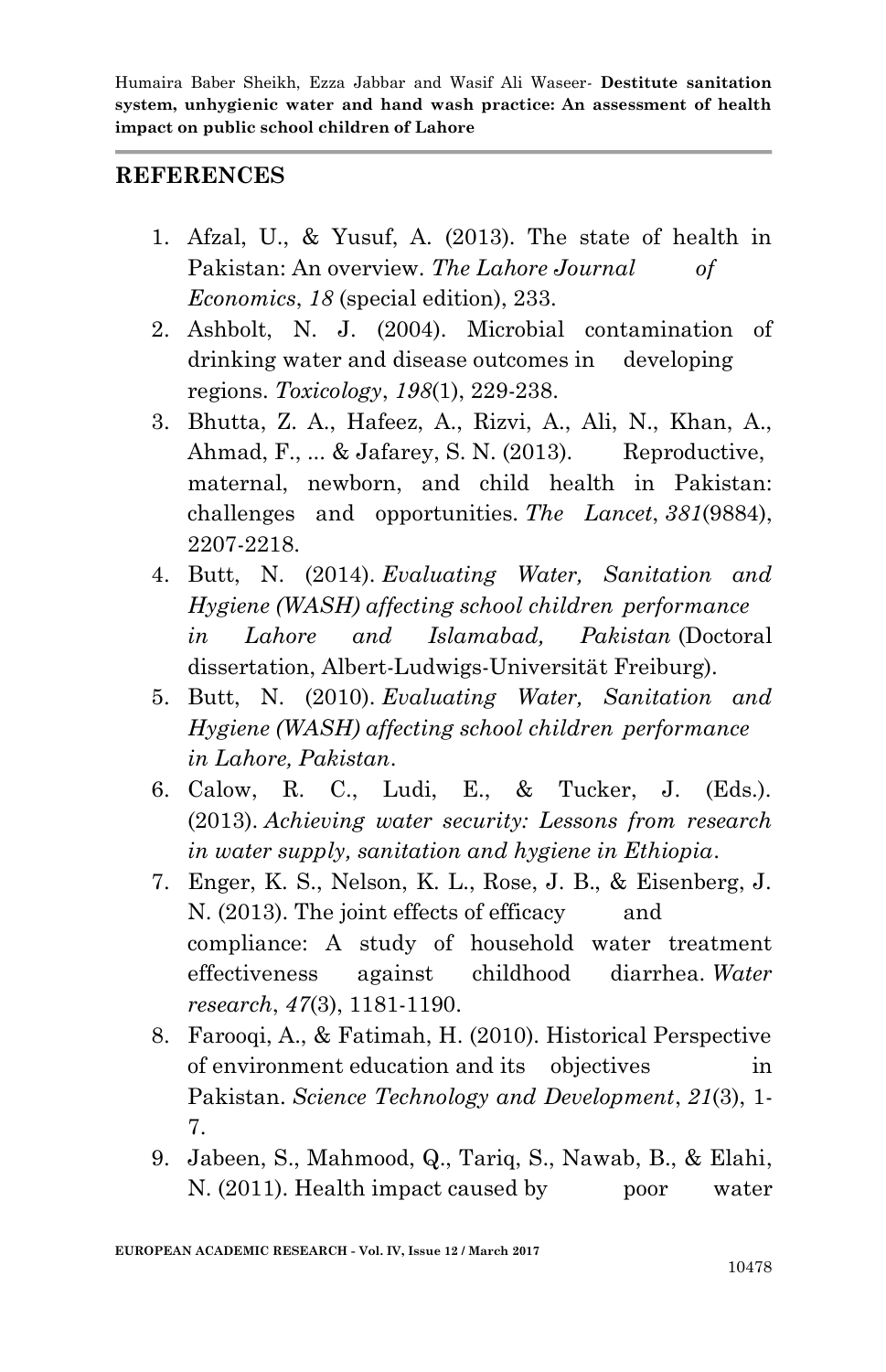> and sanitation in district Abbottabad. *J Ayub Med Coll Abbottabad*, *23*(1).

- 10. Katukiza, A. Y., Ronteltap, M., Niwagaba, C. B., Foppen, J. W. A., Kansiime, F. P. N. L., & Lens, P. N. L. (2012). Sustainable sanitation technology options for urban slums. *Biotechnology advances*, *30*(5), 964-978.
- 11. Khan, F., Syed, R., Riaz, M., Casella, D., & Kinyanjui, V.  $(2008)$ . School-led sanitation promotion: Helping achieve total sanitation outcomes in Azad Jammu and Kashmir. *Waterlines*, *27*(3), 224-235.
- 12. Kvarnström, E., McConville, J., Bracken, P., Johansson, M., & Fogde, M. (2011). The sanitation ladder–a need for a revamp?. *Journal of Water Sanitation and Hygiene for Development*, *1*(1), 3-12.
- 13. Micah Challenge. (2011). *Washing Away Poverty*. How Water, Sanitation and Hygiene Contribute to, Improved Child and Maternal Health. Australia.
- 14. MO, O., Atinsola, M. A., & Aina, M. (2013). Evaluation of Sanitation Practices in Ibadan South East LGAs of Oyo State, Nigeria. *Academic Journal of Interdisciplinary Studies*, *2*(5), 79.
- 15. Mooijman, A., Snel, M., Ganguly, S., & Shordt, K. (2010). Strengthening water, sanitation and hygiene in schools. *Retrieved Apr*, *15*, 2010.
- 16. Murray, C. J., & Lopez, A. D. (2010). Global mortality, disability, and the contribution of risk factors: Global Burden of Disease Study. *The Lancet*, *349*(9063), 1436- 1442.
- 17. Nadkarni, M. (2004). The meaning of sanitation: An ecosystem approach. *CERNA, Paris, 307Hhttp://www. cerna. ensmp.*

*fr/cerna\_globalisation/Documents/Manoj. pdf*.

18. Napitupulu, L., & Hutton, G. (2011). Economic Impacts of Sanitation in Indonesia: A Five-Country Study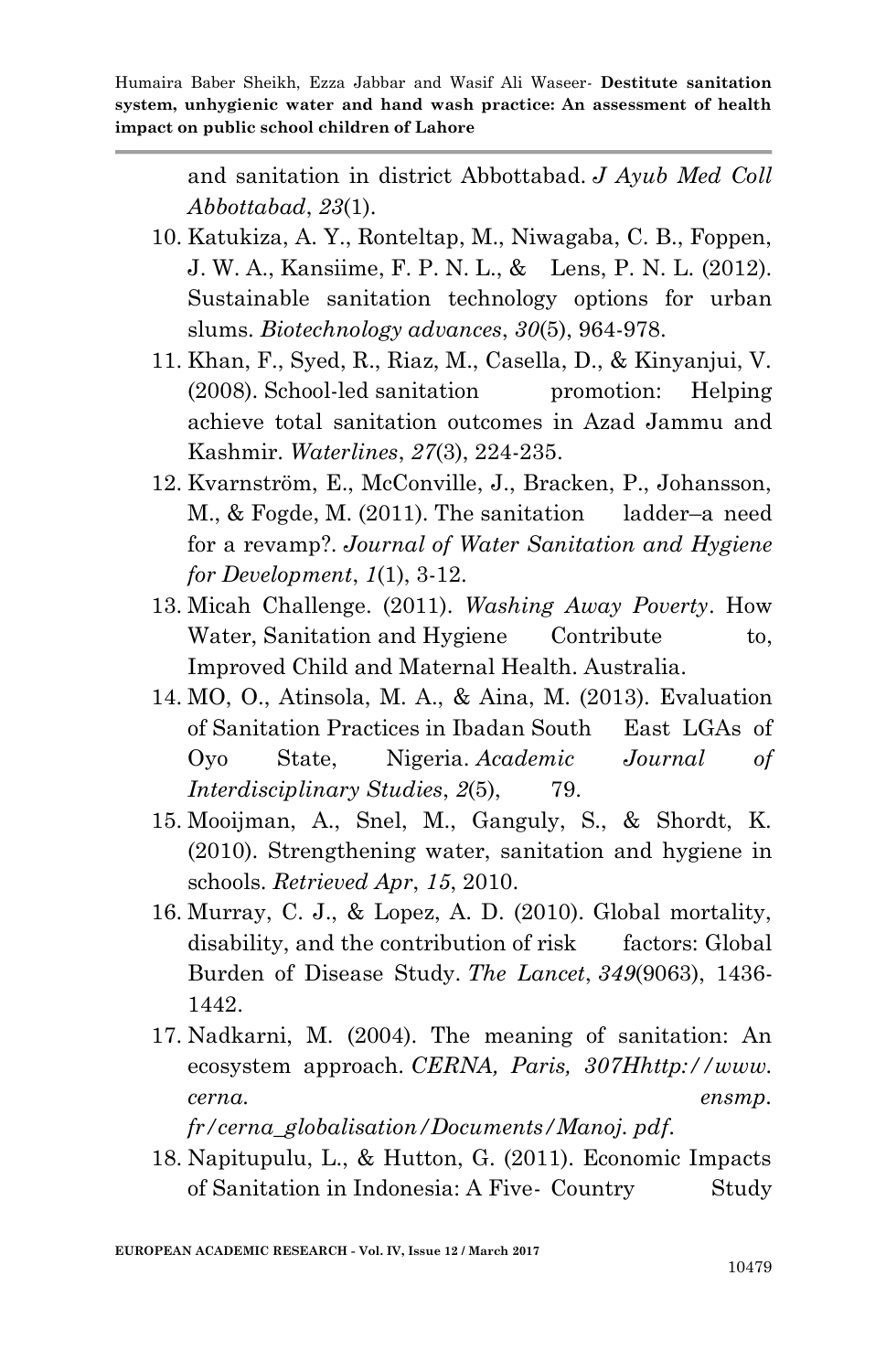> Conducted in Cambodia, Indonesia, Lao PDR, the Philippines, and Vietnam Under the Economic of Sanitation Initiative (ESI).‖ Jakarta, Indonesia: Water and Sanitation Program. *East Asia and the Pacific, World Bank Office Jakarta*.

- 19. Nishtar, S., Bhutta, Z. A., Jafar, T. H., Ghaffar, A., Akhtar, T., Bengali, K., ... & Rahim, E. (2013). Health reform in Pakistan: a call to action. *The Lancet*, *381*(9885), 2291-2297.
- 20. Oster, E., & Thornton, R. (2011). Menstruation, sanitary products, and school attendance Evidence from a randomized evaluation. *American Economic Journal: Applied Economics*, *3*(1), 91-100.
- 21. Prüss‐Ustün, A., Bartram, J., Clasen, T., Colford, J. M., Cumming, O., Curtis, V., ... & Freeman, M. C. (2014). Burden of disease from inadequate water, sanitation and hygiene in low‐and middle‐income settings: a retrospective analysis of data from 145 countries. *Tropical Medicine & International Health*, *19*(8), 894-905.
- 22. Samwel, M., & Gabizon, S. (2009). Improving school sanitation in a sustainable way for a better health of school children in the EECCA and in the new EU member states. *Desalination*, *248*(1), 384-391.
- 23. Suk, W. A., Ruchirawat, K. M., Balakrishnan, K., Berger, M., Carpenter, D., Damstra, T., ... & Sly, P. D. (2012). Children's Health Review.
- 24. UNICEF. (2008). *The state of the world's children 2009: maternal and newborn health* (Vol. 9). UNICEF.
- 25. UNICEF. (2006). *Progress for children: a report card on water and sanitation* (No. 5). UNICEF.
- 26. Vivas, A., Gelaye, B., Aboset, N., Kumie, A., Berhane, Y., & Williams, M. A. (2010). Knowledge, attitudes, and practices (KAP) of hygiene among school children in